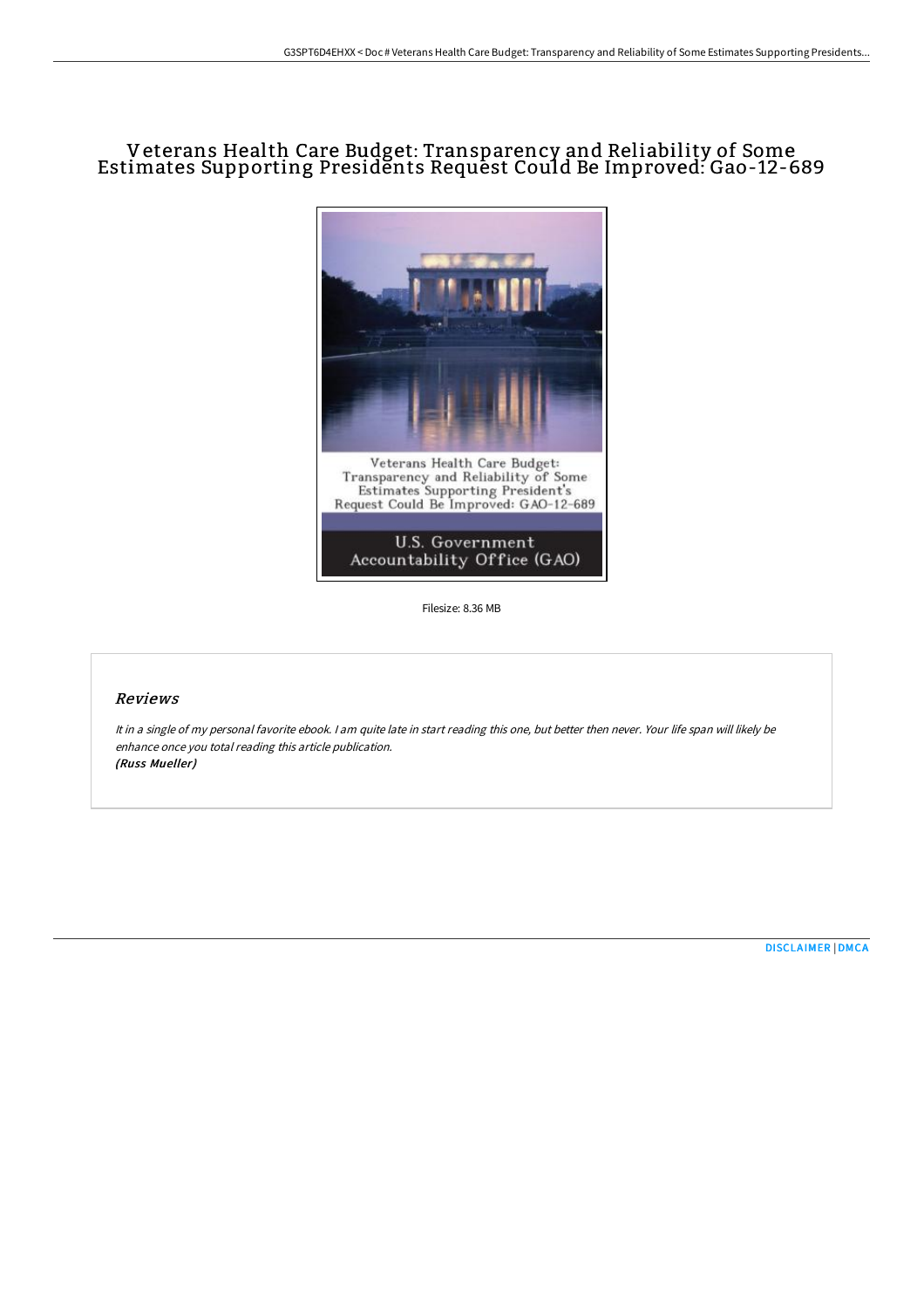#### VETERANS HEALTH CARE BUDGET: TRANSPARENCY AND RELIABILITY OF SOME ESTIMATES SUPPORTING PRESIDENTS REQUEST COULD BE IMPROVED: GAO-12-689



Bibliogov. Paperback. Book Condition: New. This item is printed on demand. Paperback. 36 pages. Dimensions: 9.7in. x 7.4in. x 0.1in.The Presidents fiscal year 2013 budget request for the Department of Veterans Affairs (VA) health care services was 165 million more than the earlier advance appropriations request for the same year. This request reflected a 2 billion increase for initiatives and a 2. 1 billion decrease for ongoing health care services, for a net decrease of 110 million in expected obligations. This decrease partially offset a decline in anticipated resources available to VA of 275 million, resulting in the net increase in the Presidents request of 165 million. Two of the three factors that accounted for most of these changes were not transparent. First, VA used a new reporting approach for initiatives that combined both funding for initiatives and for certain ongoing health care services in its initiatives estimate. Previously, VA had reported only funding it identified for initiatives during that year. This new reporting approach resulted in an increase in VAs initiatives estimate and a commensurate decrease in VAs ongoing services estimate. VA officials told GAO that this change was made to be more transparent about the total funding needed for initiatives. However, because VA did not disclose this change in its budget justification, VA has not made it transparent that its initiatives estimate is greater and its ongoing health care services estimate is lower than they would have been using VAs past approach. Second, VA included additional funding in its initiatives estimate, in part, to fund initiatives that were not identified in the fiscal year 2013 advance appropriations request. VA also did not make transparent in its budget justifications that some initiatives identified in its fiscal years 2013 and 2014 advance appropriations requests may require additional funding if the...

B Read Veterans Health Care Budget: [Transparency](http://techno-pub.tech/veterans-health-care-budget-transparency-and-rel-1.html) and Reliability of Some Estimates Supporting Presidents Request Could Be Improved: Gao-12-689 Online

■ Download PDF Veterans Health Care Budget: [Transparency](http://techno-pub.tech/veterans-health-care-budget-transparency-and-rel-1.html) and Reliability of Some Estimates Supporting Presidents Request Could Be Improved: Gao-12-689